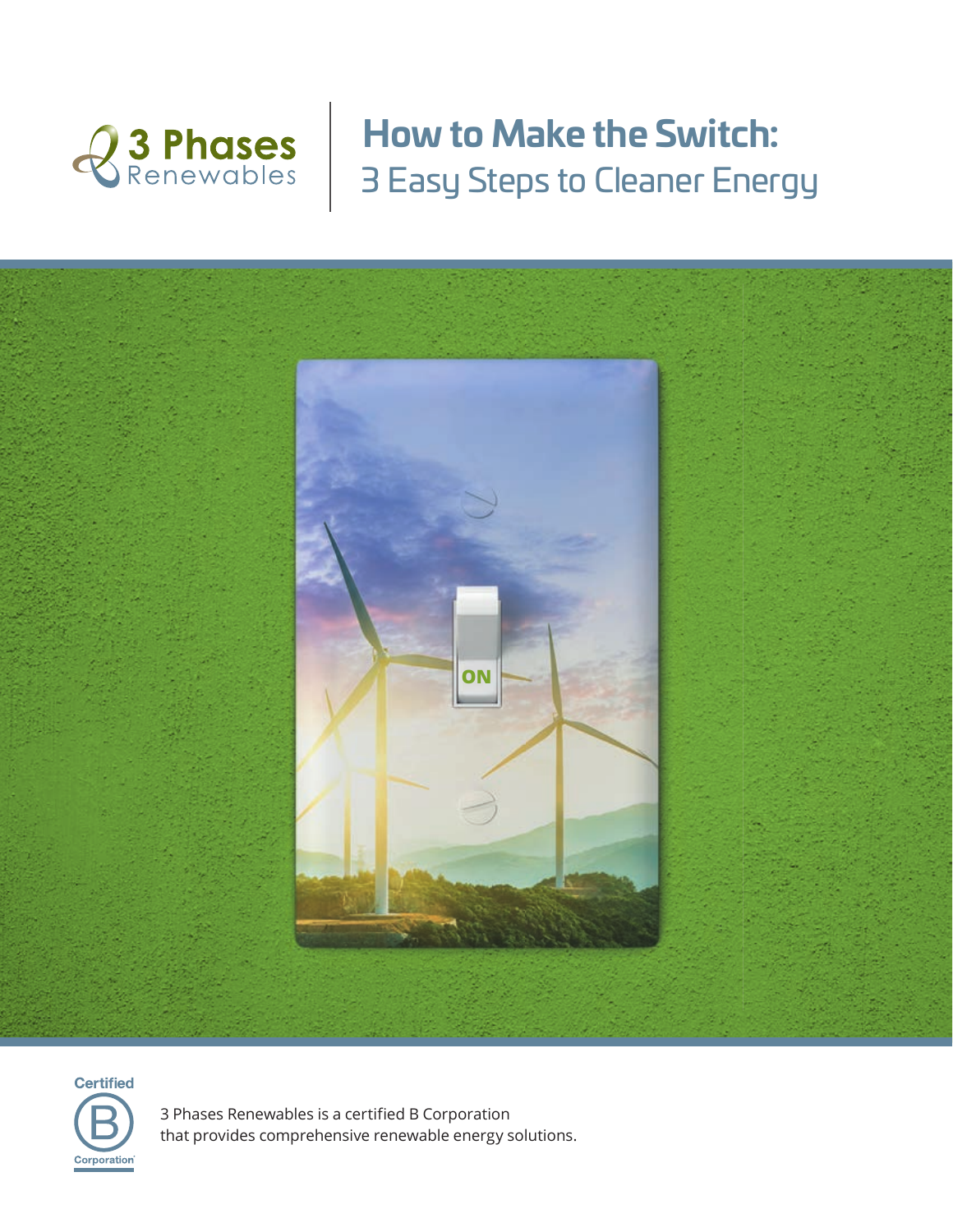This E-Book describes the process for switching to an Electricity Service Supplier ("ESS") and provides information that can help you determine if it is the right choice for your business. The book will provide the three simple steps required to make you an ESS customer.



# You have options in selecting your electricity provider!

Business customers in the state of Oregon purchasing power from either Portland General Electric ("PGE") or Pacific Power can opt instead to purchase a cleaner source of energy from an ESS such as 3 Phases Renewables ("3 Phases"). You can select a new energy option during the pre-defined "opt-out" periods, or simply take no action, which means staying with your existing service. The option of purchasing service from an ESS is called Direct Access. Customers who elect Direct Access will receive electricity from an ESS and will continue to pay their current utility for distribution services. And because the distribution utility remains unchanged, there is no change to the reliability of the service you'll receive.

Business customers opting out of PGE or Pacific Power's standard service and choosing 3 Phases Renewables will have direct access to 3 Phases Renewables market-based pricing as opposed to regulatory based pricing. In many cases, the 3 Phases Renewables pricing will be favorable. There are three simple steps in determining if there are savings to be had and getting signed up. First, let's discuss details on the various terms available and the applicable election window dates for each.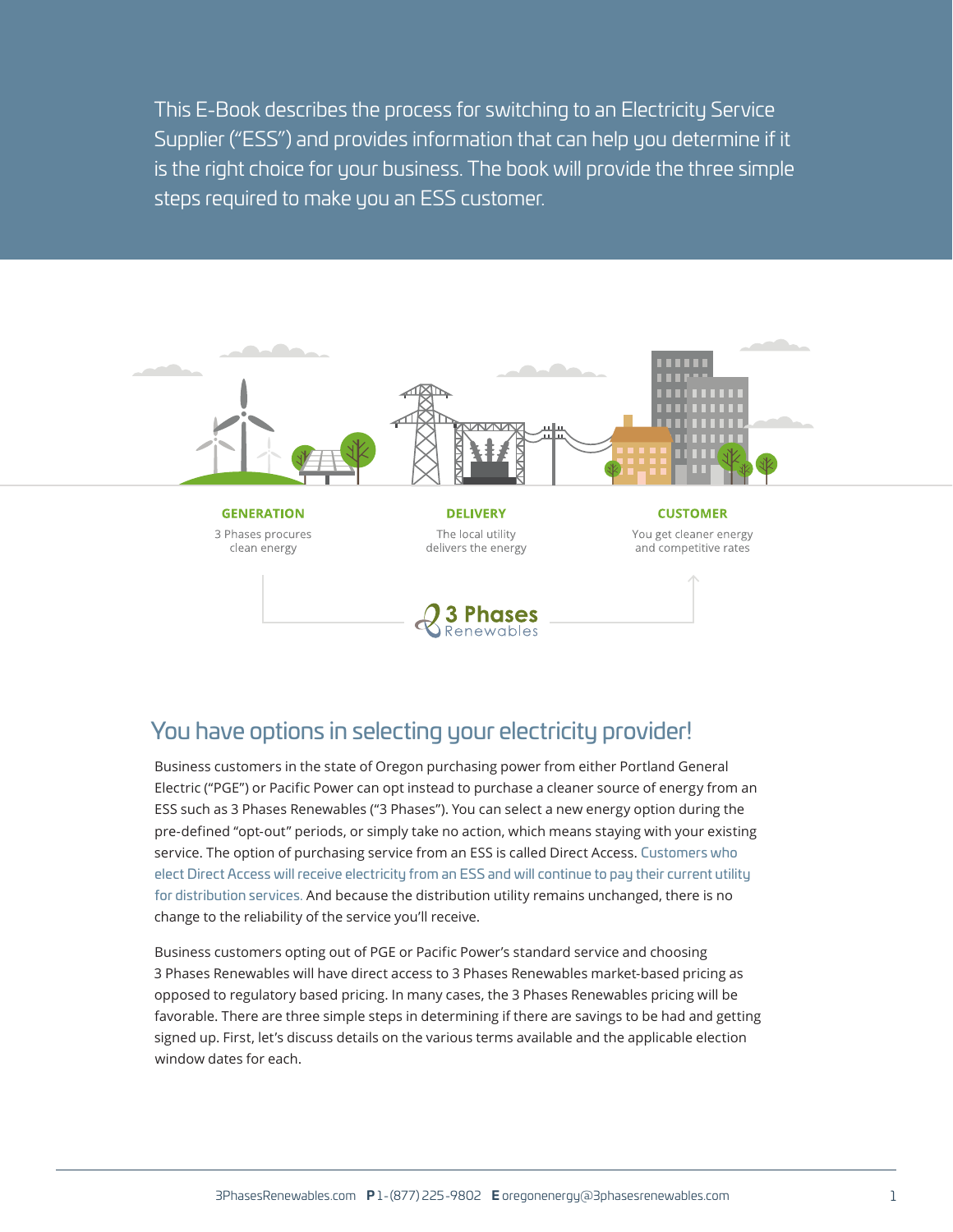# What are the opt-out terms and important dates?

Non-residential customers looking to switch to an ESS such as 3 Phases, need to opt-out by certain dates, depending on your current utility. Customers that elect to receive Direct Access service from an ESS during the below election windows will begin receiving power from their new supplier starting in January 2018.

Below is a table summarizing the opt-out options available to business customers in the Pacific Power and Portland General Electric territories:

|                                                         | <b>PACIFIC POWER</b>                                                                                                                                                                                                                                                                                                                                                                                                                                                                                                                                                                                                                                     | <b>PORTLAND GENERAL ELECTRIC</b>                                                                                                                                                                                                                                                                                                                                                                                                                                                                                                                          |
|---------------------------------------------------------|----------------------------------------------------------------------------------------------------------------------------------------------------------------------------------------------------------------------------------------------------------------------------------------------------------------------------------------------------------------------------------------------------------------------------------------------------------------------------------------------------------------------------------------------------------------------------------------------------------------------------------------------------------|-----------------------------------------------------------------------------------------------------------------------------------------------------------------------------------------------------------------------------------------------------------------------------------------------------------------------------------------------------------------------------------------------------------------------------------------------------------------------------------------------------------------------------------------------------------|
| <b>1YEAR</b><br><b>SERVICE</b><br><b>TERM</b>           | Available to all businesses regardless of<br>size or electricity consumption.<br>Opt-out window: noon November 15, 2017<br>to noon November 22, 2017.                                                                                                                                                                                                                                                                                                                                                                                                                                                                                                    | Available to all businesses regardless<br>of size or electricity consumption.<br>Opt-out window: November 15, 2017 to<br>5 PM on November 21, 2017.<br>If the above dates are not feasible for your<br>business, an opt-out window will open in<br>February for the balance of year service.                                                                                                                                                                                                                                                              |
| <b>BAND</b><br>5 YEAR<br><b>SERVICE</b><br><b>TERMS</b> | Available to business customers with<br>individual accounts greater than 1 MW of<br>peak demand, or customers with multiple<br>accounts totaling at least 2 MW of demand<br>(only accounts larger than 201 kW of<br>demand may be aggregated). Specific<br>requirements will apply to new Pacific<br>Power accounts.<br>The 5-year term allows the customer to<br>remain on Direct Access indefinitely after<br>5 years and Pacific Power's opt-out and<br>Transition Adjustments go away after 5<br>years, meaning there are large potential<br>savings to be had after 5 years.<br>Opt-out window: noon November 15, 2017<br>to noon December 6, 2017. | Available to business customers with at<br>least 1 MW of average demand (accounts<br>may be aggregated so long as the peak<br>demand of each account is 250 kW or<br>greater). Specific requirements will apply<br>to new PGE accounts.<br>The 5-year term allows the customer to<br>remain on Direct Access indefinitely after<br>5 years and PGE's Transition Adjustments<br>go away after year 5, meaning there are<br>large potential savings to be had after<br>5 years.<br>Opt-out window: from September 1, 2017<br>to 5 PM on September 29, 2017. |
| <b>OTHER</b>                                            | N/A                                                                                                                                                                                                                                                                                                                                                                                                                                                                                                                                                                                                                                                      | Small PGE customers with peak demand<br>less than 30kW may switch to an ESS at<br>any time.                                                                                                                                                                                                                                                                                                                                                                                                                                                               |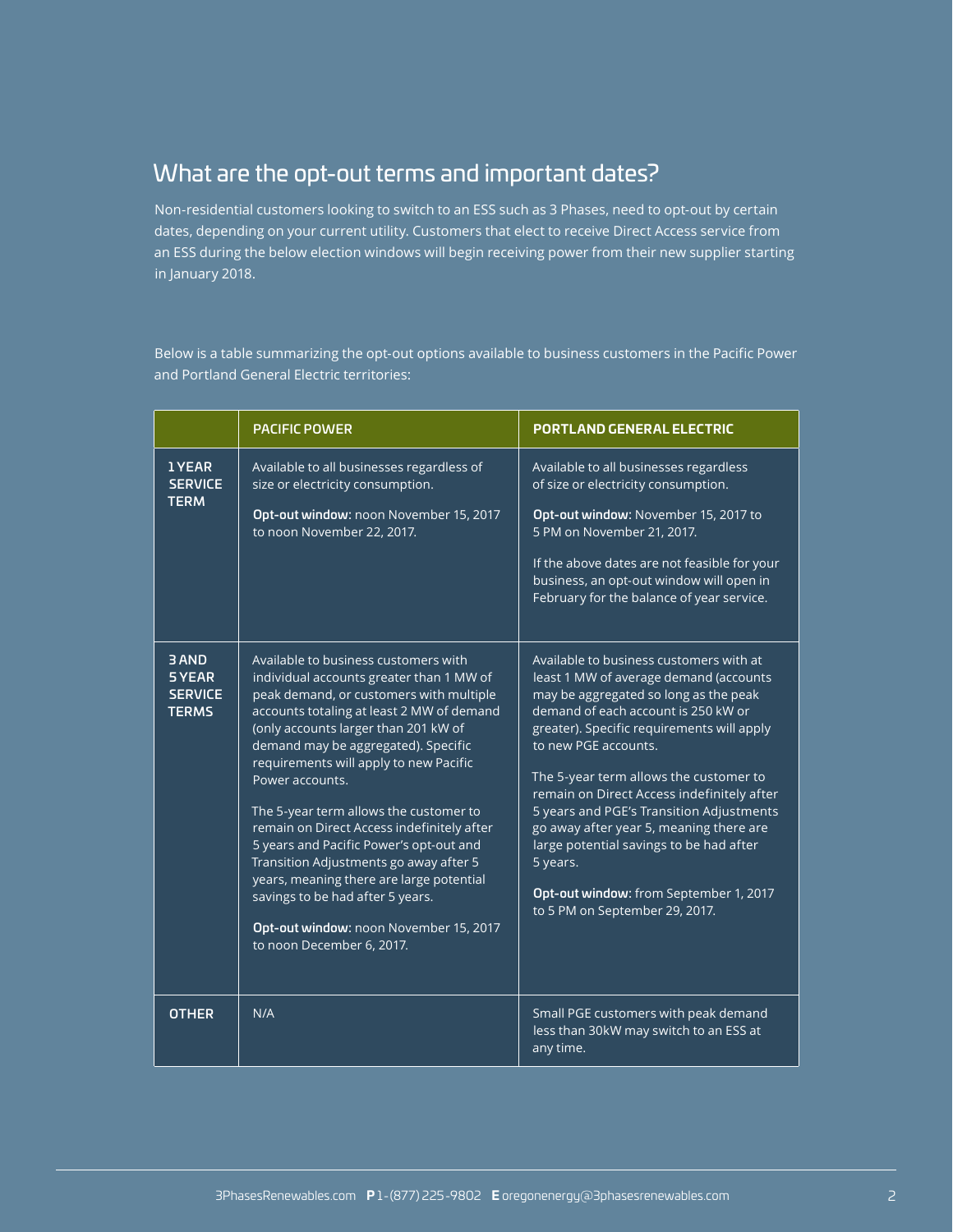

# The 3 Easy Steps:

1. Visit 3phasesrenewables.com/historical\_data and enter in your email address and your current electric utility. This link will take you to a secure website where your privacy is protected. This will grant access to 3 Phases Renewables to confidentially view your historical electric usage data. We'll take the responsibility to do the homework in reviewing your data, sparing you the pain and agony of analyzing the utility pricing schedules. You could choose instead, to simply call 3 Phases at 1- (877) 225-9802, or email us at oregonenergy@3PhasesRenewables.com.

Note that if you are a medium or large customer (e.g., with demand above 100 kW), we may also request that you complete an authorization form that will allow us to access data containing greater detail (hourly interval data).

- 2. After our review, we'll reach out to you and explain, in as much detail as you'd like, what you're paying for today and what you could expect to pay for clean energy after making the switch. If desired, 3 Phases will provide a formal quote and service agreement for your review.
- 3. Make the election by submitting a Change of Service Election Declaration form (CSED) via fax, mail or online to your current utility. The CSED must be received by the end of the opt-out period.

### For Pacific Power customers, reach out to Pacific Power to submit your form:

Fax: 1-800-835-0836 Mail: Pacific Power, P.O. Box 400, Portland, OR 97207 Web: pacificpower.net/directaccess

### For PGE customers:

Contact your PGE representative, or call the PGE Business Services team 1-800-822-1077. PGE service representatives will make available the required election forms at the beginning of each election window.

That's it! 3 Phases will take care of the rest; effective January, 2018 you will be a 3 Phases customer!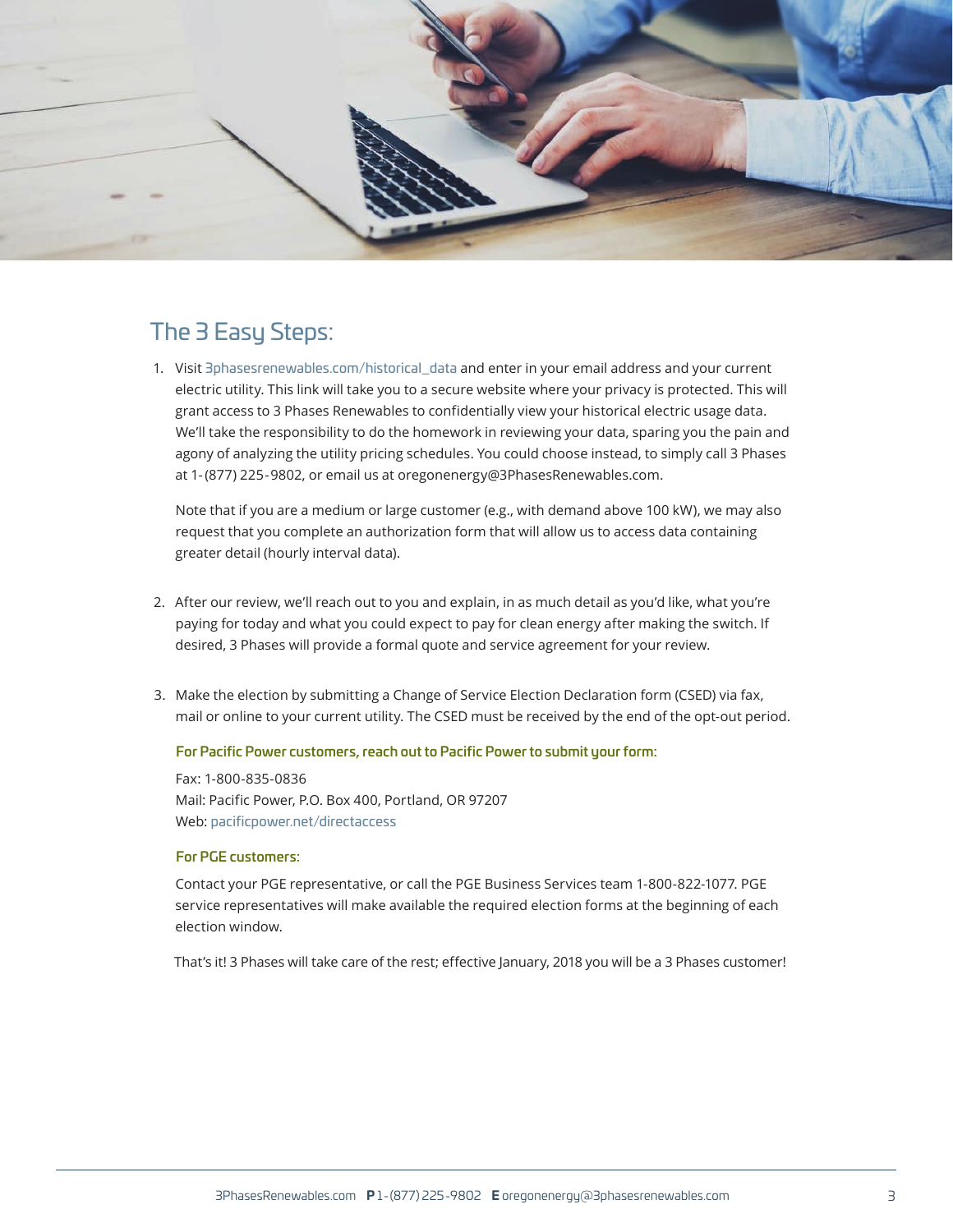

## What will I see on my monthly billing?

After electing to use an ESS, you will receive two bills each month for electricity service. One bill will be from your utility company for distribution charges and applicable transition adjustments (e.g., PGE or Pacific Power). The second bill will come from 3 Phases Renewables, for clean electricity. In other words, you will pay 3 Phases for energy and your utility bill will be reduced, such that you only pay the utility for using its infrastructure (e.g., power poles and wires) to reliably deliver electricity to your business and any State mandated surcharges and transition adjustments.

# What are Transition Adjustments?

A transition adjustment is a fee charged to Direct Access customers by their utility. The fee is based on the difference between regulated rates and the utility's calculated wholesale market value. The electricity rates charged by the utilities are regulated, and complex formulas are used each year that include customer demand assumptions. When you select an ESS to provide your electricity, you're reducing the load demand on the utility for conventional electricity, load that was anticipated when regulatory utility pricing was established. Instead of the utility charging other customers more to offset your demand, the utility charges transition adjustments to help balance things out. The result is either an addition or reduction in the monthly invoice, based on the wholesale market value of electricity, from the utility. It is important to understand that all Direct Access customers will be required to pay "Transition Adjustments" to their utility for at least 5 years after they switch to an ESS. Even with the transition adjustments, the net price for clean energy from 3 Phases can be favorable. It's well worth having 3 Phases provide you an estimate.

Details regarding Pacific Power Transition Adjustments: Pacific Power's true transition fees consist of a Base Supply Service rate (Schedule 200) and the Transition Adjustment. Additionally, customers electing the 5-year Direct Access term will incur Opt-Out charges for five years (and thereafter, starting in year 6, Transition Adjustments, Base Supply Service charges, and Opt Out Charges cease).

Contact 3 Phases for more information or visit: pacificpower.net/directaccess

Details regarding PGE Transition Adjustments: PGE customers electing the 5-year Direct Access option will incur Transition Adjustments for only 5 years, and thereafter the Transition Adjustments will cease.

Contact 3 Phases for more information or visit the following page: portlandgeneral.com/business/power-choices-pricing/market-based- pricing/transition-adjustments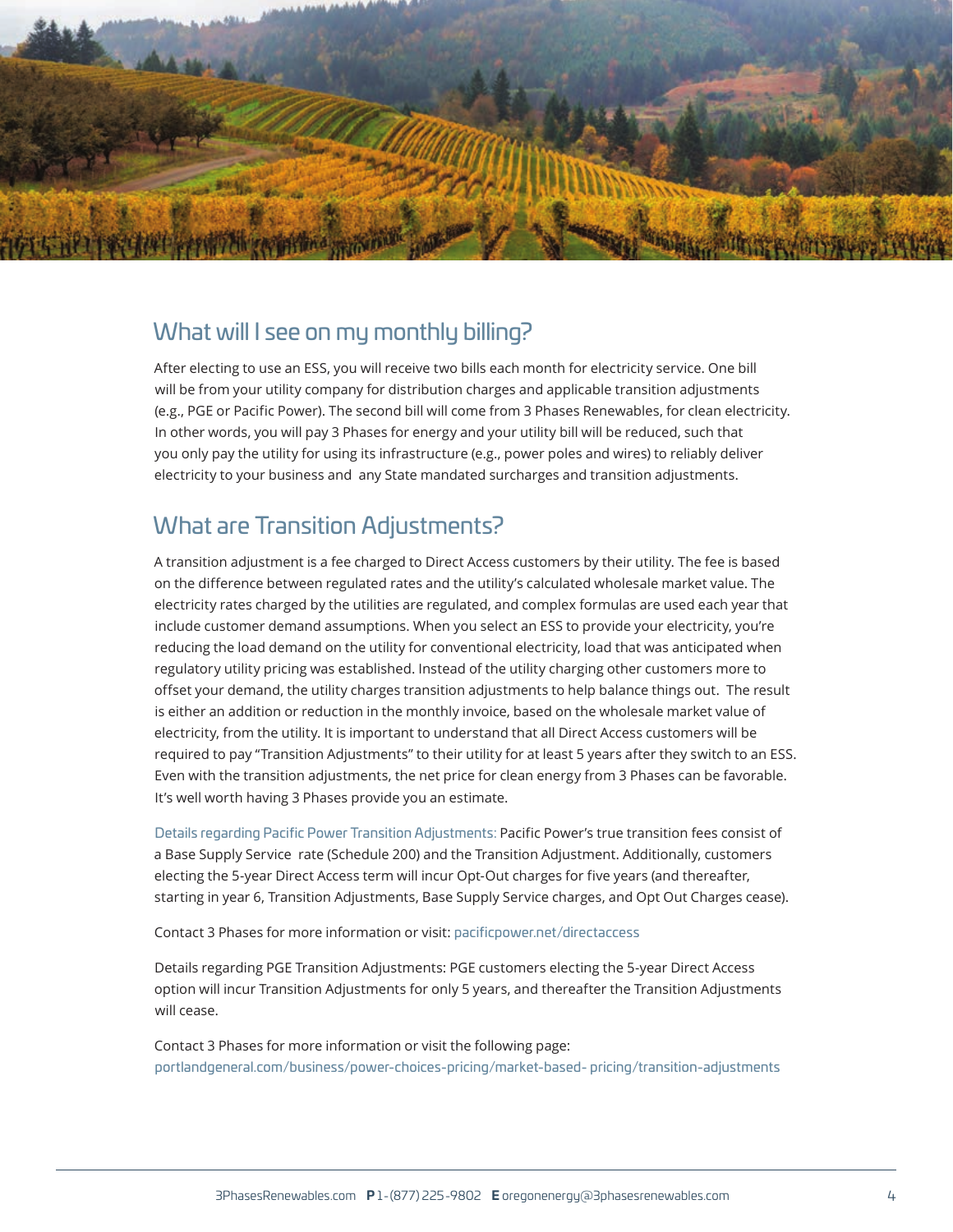

## Things to Consider when selecting an ESS

### 1. Is the ESS certified with the Oregon Public Utility Commission?

3 Phases Renewables is certified with the Oregon Public Utility Commission.

2. Does the ESS have an executed service agreement and operating agreement with your Utility?

3 Phases Renewables as executed service agreements both Pacific Power and PGE.

### 3. Is the ESS able to deliver to your community?

3 Phases can deliver electricity to all PGE service areas and Pacific Power service territory within Oregon.

#### 4. What is the reputation of the ESS?

3 Phases Renewables has been in business for 17 years and has a great reputation for delivering green energy accompanied with exceptional customer service. The company recently earned B-Corp status.

#### 5. What power sources are utilized and what is the environmental impact?

3 Phases Renewables delivers very clean sustainable energy. While the energy mix may change at any time, our historical sources have included solar, wind, biogas, small hydro, and geothermal energy sources. In 2018, we anticipate that a large portion of the energy we serve in Oregon will come from solar energy and small hydro sources.

#### 6. What are the key terms of the agreement?

Key terms are price, term length, and bandwidth. Regarding price, it is important to understand if the supplier will have multiple line items for ancillary charges, balancing charges, transmission, or other. Most rates offered by 3 Phases for small and medium-sized customers are all-inclusive. The term bandwidth refers to whether the price is only good for a specified energy consumption pattern (e.g., 200 kW peak, 100 kW off-peak). Most rates offered by 3 Phases for small and medium-sized customers do not have bandwidth restrictions (meaning customers can change their patterns so long as they communicate such changes with 3 Phases).

#### 7. Is the price fixed or varied?

3 Phases Renewables offers fixed rates and index rates, as well as hybrids (e.g., 1 MW fixed, plus the remaining supply priced at index). Index rates refer to a wholesale market index that is variable; such rates are typically only considered by medium and large customers that can absorb some variability in their power costs.

#### 8. What is the length of the commitment?

The election windows with the utilities are 1, 3, and 5 years. 3 Phases Renewables typically offers rates terms that range from 1 to 5 years.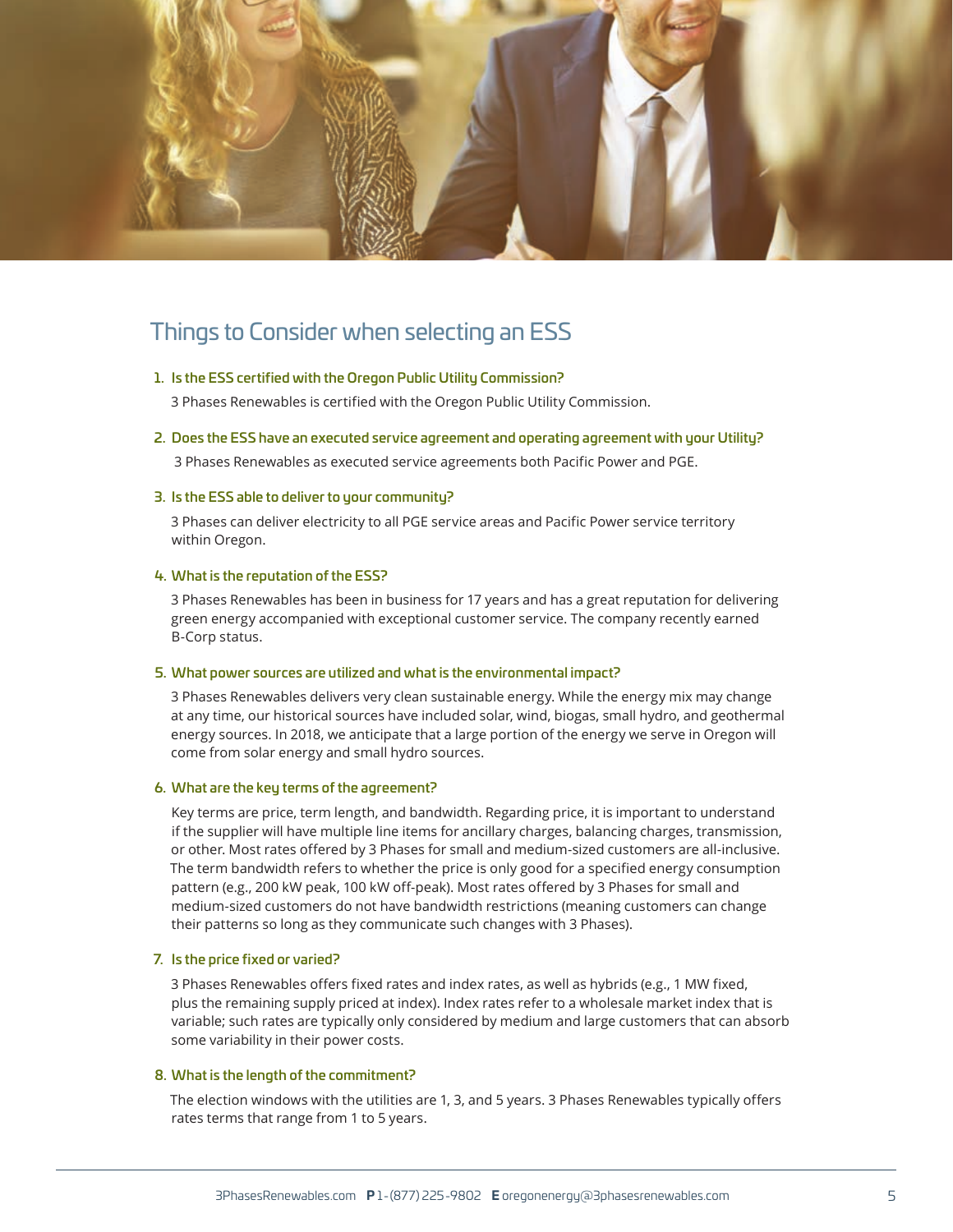

# Glossary of Terms

Direct Access: Another name for retail competition for electricity. Business customers can choose to receive electricity from an alternative Electricity Service Suppliers (ESSs) rather than receiving electricity from their traditional utility.

**ESS:** Electricity Service Supplier; a company that obtains electricity and sells it to businesses in Oregon. ESSs schedule and deliver the power through the local utility's power distribution system (i.e. their poles and wires).

Rate Schedule: Utilities such as Pacific Power and PGE offer many different rate structures to their customers through state-regulated tariffs, called rate schedules. Small, medium and large customers are typically served under different rate schedules.

Electricity Demand: The rate at which electricity is delivered, often determined by peak usage and usually expressed in kilowatts.

kW: Kilowatt; a unit of electrical power equal to one thousand watts.

KWh: Kilowatt-hour; a unit of electrical power equivalent to one kilowatt of power used for one hour.

MW: Megawatt; a unit of electrical power equal to one million watts or one thousand kilowatts

Transition Adjustment: A fee charged to Direct Access customers by their utility. The fee is based on the difference between regulated rates and the utility's calculated wholesale market value. The result is either an addition or reduction in the monthly invoice from the utility.

Opt-Out: This refers to the act of declining regulated / standard electricity from the traditional utility (e.g., Pacific Power or PGE) and choosing to purchase electricity from an ESS such as 3 Phases.